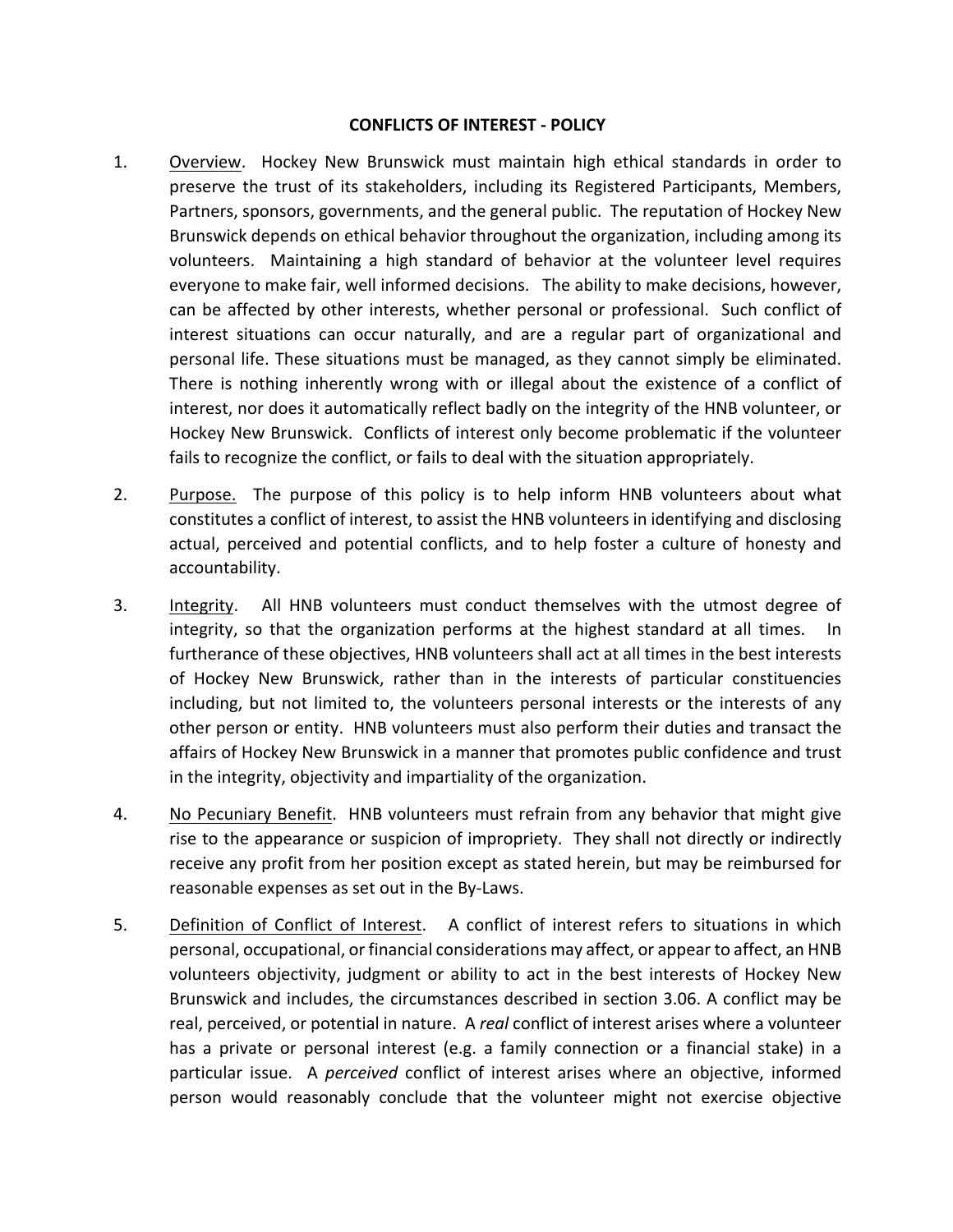judgment because his official duties *appear* to conflict with his private interests, even if no actual conflict exists. A *potential* conflict of interest arises where a volunteers official duties may be influenced by an identified future commitment.

## 6. Examples of Conflicts of Interest

The following are examples where conflicts of interest would arise:

- (a) Any circumstance in which a HNB volunteer uses their position with Hockey New Brunswick to influence a decision that may result in a personal or financial benefit to a volunteer, his family, a business associate, or a friend.
- (b) Accessing financial or other resources belonging to Hockey New Brunswick, for personal use.
- (c) Personal interests which conflict with the interests of the members of Hockey New Brunswick or are otherwise adverse to the interests of Hockey New Brunswick.
- (d) Being a member of the board or staff of any other organization which might have material interests that conflict with the interests of Hockey New Brunswick or its Members; including dealing with matters on one board which might materially affect the other Board.
- 7. Principles for Dealing with Conflict of Interest. As preventing a conflict of interest from arising is not always possible, the following steps should be taken to manage such a situation, when it arises:
	- (a) *Declare It*. Both prior to serving on the board, council, commission or committee and during their term of office, a volunteer must openly disclose a real, perceived or potential conflict of interest as soon as the issue arises, and before the Board deals with the matter at issue.
	- (b) *Discuss It*. If the volunteer is uncertain whether they are in a conflict of interest position, the matter should be brought before the Board or respective council / commission / committee. Other volunteers who are aware of a real, potential, or perceived conflict of interest on the part of a fellow volunteer that has not been declared have a responsibility to raise the issue for clarification, firstly with the volunteer in question and, if still unresolved, with the President of Hockey New Brunswick.
	- (c) *Determine If It Exists*. If there is any question or doubt about the existence of a real, perceived or potential conflict, the Board will determine by a majority vote if a conflict exists. The volunteer potentially in a conflict position shall be absent from the discussion and shall not vote on the issue.